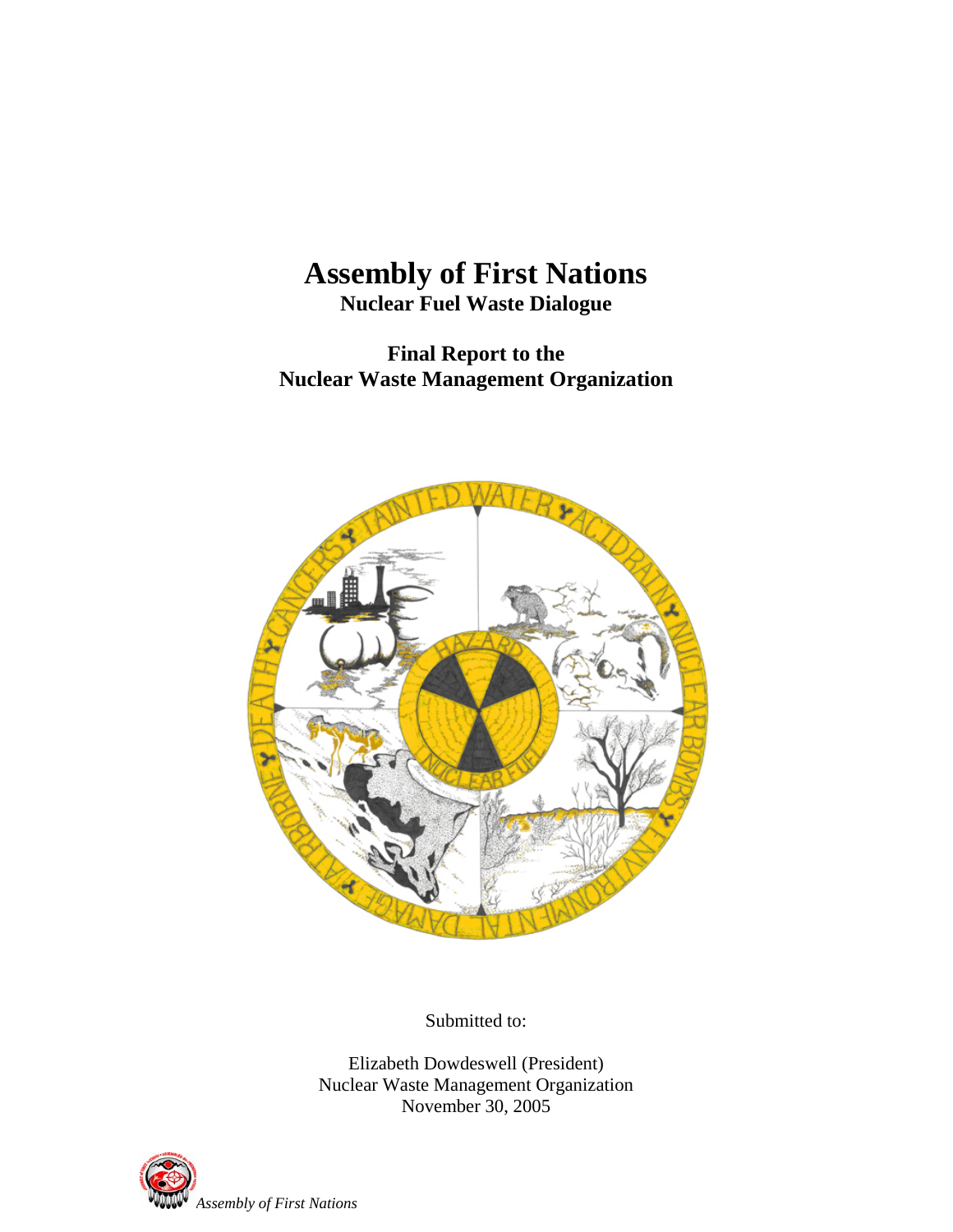# **TABLE OF CONTENTS**

#### **ACKNOWLEDGMENTS**

| 1.0 |            |  |  |
|-----|------------|--|--|
| 2.0 |            |  |  |
|     | 2.1        |  |  |
|     | 2.2        |  |  |
|     | 2.3        |  |  |
| 3.0 |            |  |  |
|     | 3.1        |  |  |
|     | 3.2        |  |  |
|     | 3.3        |  |  |
|     | 3.4        |  |  |
|     | 3.5        |  |  |
|     | 3.6        |  |  |
|     | 3.7        |  |  |
|     | <b>3.8</b> |  |  |
|     | 3.9        |  |  |
|     | 3.10       |  |  |
| 4.0 |            |  |  |
| 5.0 |            |  |  |

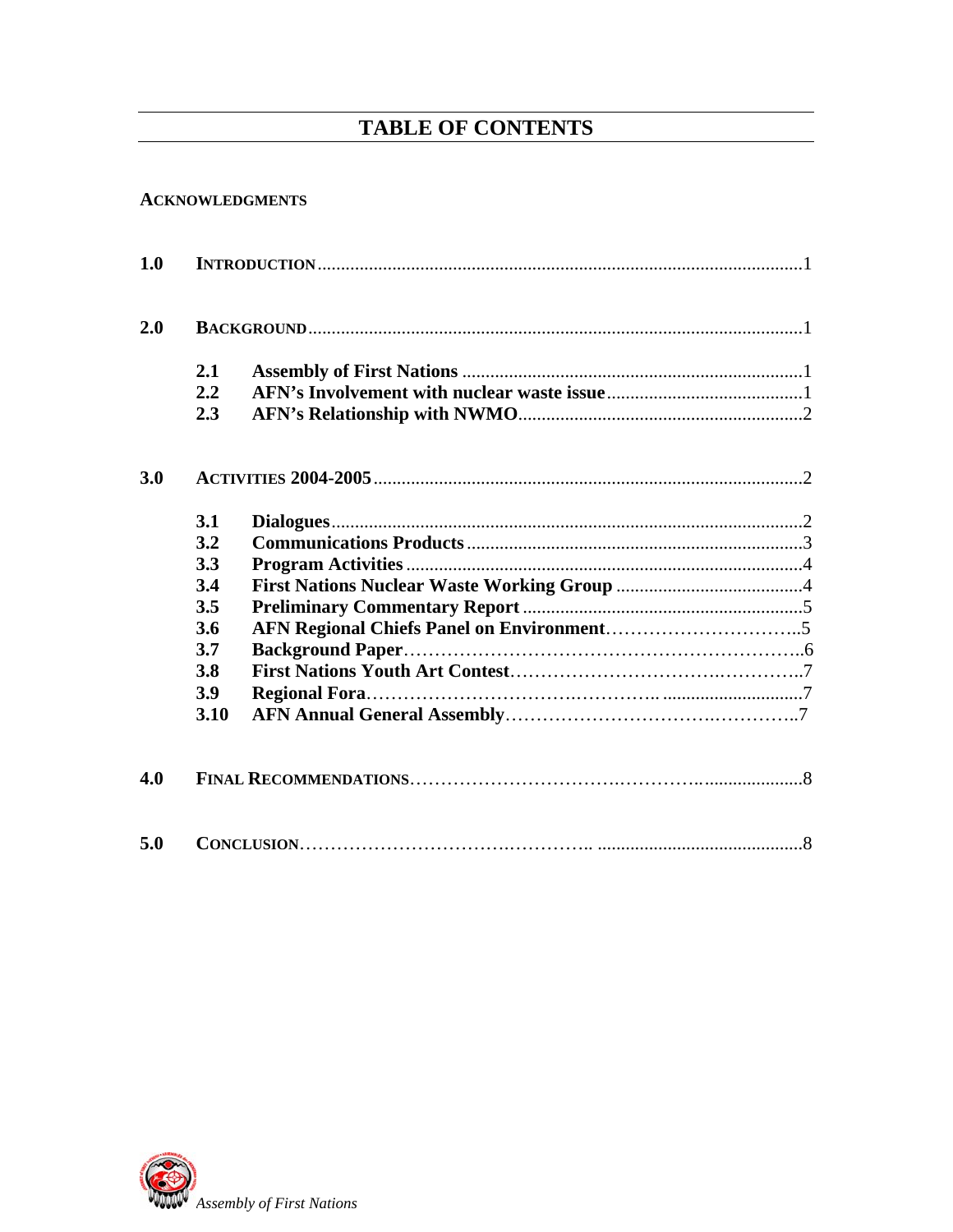# **LIST OF APPENDICES**

| Appendix 1 (a):     | AFN Resolution #103/99 - First Nations Participation in Shaping the                                  |
|---------------------|------------------------------------------------------------------------------------------------------|
|                     | Preferred Approach to Long-term Nuclear Fuel Waste Management                                        |
| Appendix 1 (b):     | AFN Resolution #51/2003 - Recognition of Nuclear Waste                                               |
|                     | Management Organization Aboriginal and Treaty Right Obligations                                      |
| <b>Appendix 2:</b>  | <b>AFN Nuclear Dialogue Power Point Presentation</b>                                                 |
| <b>Appendix 3:</b>  | AFN Nuclear Dialogue Bumper Sticker                                                                  |
| <b>Appendix 4:</b>  | <b>AFN Nuclear Dialogue Pamphlet</b>                                                                 |
| <b>Appendix 5:</b>  | Nuclear Fuel Waste Act 2002 (Chapter 23)                                                             |
| Appendix 6:         | AFN First Nations Nuclear Fuel Waste Dialogue - Working Group                                        |
|                     | Meeting #1 Report, August 19, 2004                                                                   |
| <b>Appendix 7:</b>  | AFN First Nations Nuclear Fuel Waste Dialogue - Working Group                                        |
|                     | Meeting #2 Report, November 30, 2004                                                                 |
| <b>Appendix 8:</b>  | AFN First Nations Nuclear Fuel Waste Dialogue - Working Group                                        |
|                     | Meeting #3 Report, July 25, 2005                                                                     |
| Appendix 9 (a):     | AFN correspondence with NWMO                                                                         |
| Appendix 9 (b):     | AFN correspondence with NWMO                                                                         |
| <b>Appendix 10:</b> | AFN Background Paper – Overview of Environmental Issues Facing                                       |
|                     | First Nations: Context for Participation in Nuclear Fuel Waste                                       |
|                     | Management Issues, March 31, 2005                                                                    |
|                     | Appendix 11 (a): AFN First Nations Youth Art Contest - 1 <sup>st</sup> Prize Winner                  |
|                     | <b>Appendix 11 (b):</b> AFN First Nations Youth Art Contest - $2nd$ Prize Winner                     |
|                     | Appendix 11 (c): AFN First Nations Youth Art Contest - 3 <sup>rd</sup> Prize Winner                  |
|                     | Appendix 12 (a): AFN Regional Fora on Nuclear Fuel Waste Management, November                        |
|                     | 2004 (Toronto, ON)                                                                                   |
|                     | Appendix 12 (b): AFN Regional Fora on Nuclear Fuel Waste Management, November                        |
|                     | 2004 (Wauzhushk Onigum First Nation, ON)                                                             |
|                     | Appendix 12 (b): AFN Regional Fora on Nuclear Fuel Waste Management, November                        |
|                     | 2004 (Prince Albert, SK)                                                                             |
|                     | Appendix 12 (d): AFN Regional Fora on Nuclear Fuel Waste Management, July 2005                       |
|                     | (Ottawa, ON)                                                                                         |
| Appendix 13:        | AFN Regional Fora on Nuclear Fuel Waste Management Phase II<br>Regional Summary Report, January 2005 |
| <b>Appendix 14:</b> | AFN Nuclear Dialogue Power Point Presentation - Annual General                                       |
|                     | Assembly, July 5-7, 2005 - Yellowknife, NWT                                                          |
| <b>Appendix 15:</b> | AFN Resolution #31/2005 - Nuclear Waste Management Organization                                      |
|                     | Dialogue Process                                                                                     |
| <b>Appendix 16:</b> | AFN correspondence to NRCan                                                                          |
| <b>Appendix 17:</b> | AFN "Final Recommendations to the Nuclear Waste Management                                           |
|                     | Organization", September 2005                                                                        |
|                     |                                                                                                      |

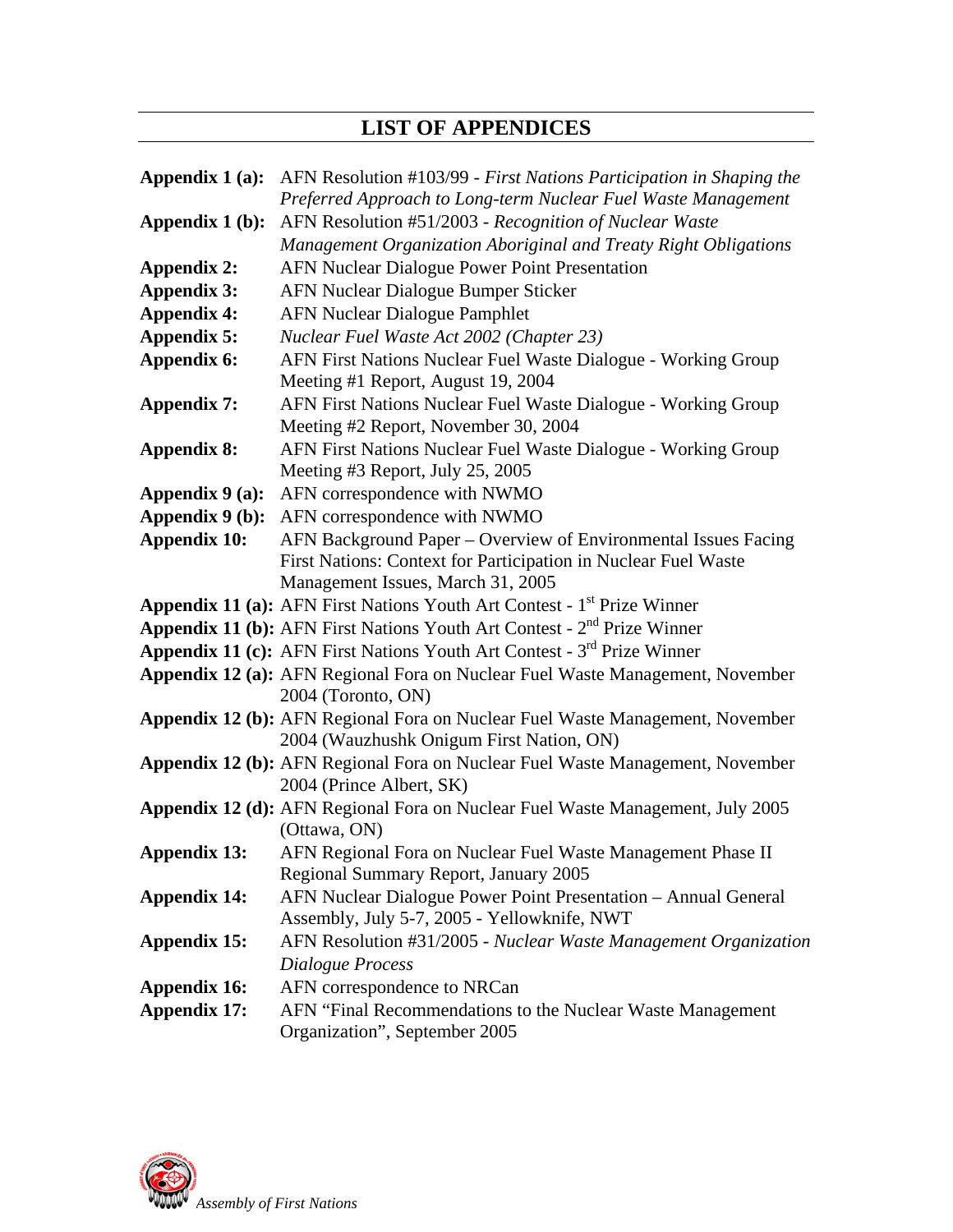#### **ACKNOWLEDGMENTS**

The Assembly of First Nations (AFN) would like to thank the Elders who have shared their thoughts with us over the years, as their generosity of time and patience has helped us in understanding the issue, appreciating the depth of their anxiety, and the need to take action.

We also acknowledge the diversity of First Nations, both in their traditions and in their experiences. All of the Nations are deserving of the support necessary to document their experiences and to speak for themselves.

A number of people provided information for this report, including the First Nations women and youth, the AFN Chiefs Committee on the Environment, the AFN Nuclear Waste Working Group, and other technical experts. We gratefully acknowledge their contributions.

We would also like to acknowledge the financial support the Nuclear Waste Management Organization (NWMO), which allowed the preparation of this report, and we note that the views expressed in this report are not necessarily shared by the NWMO.

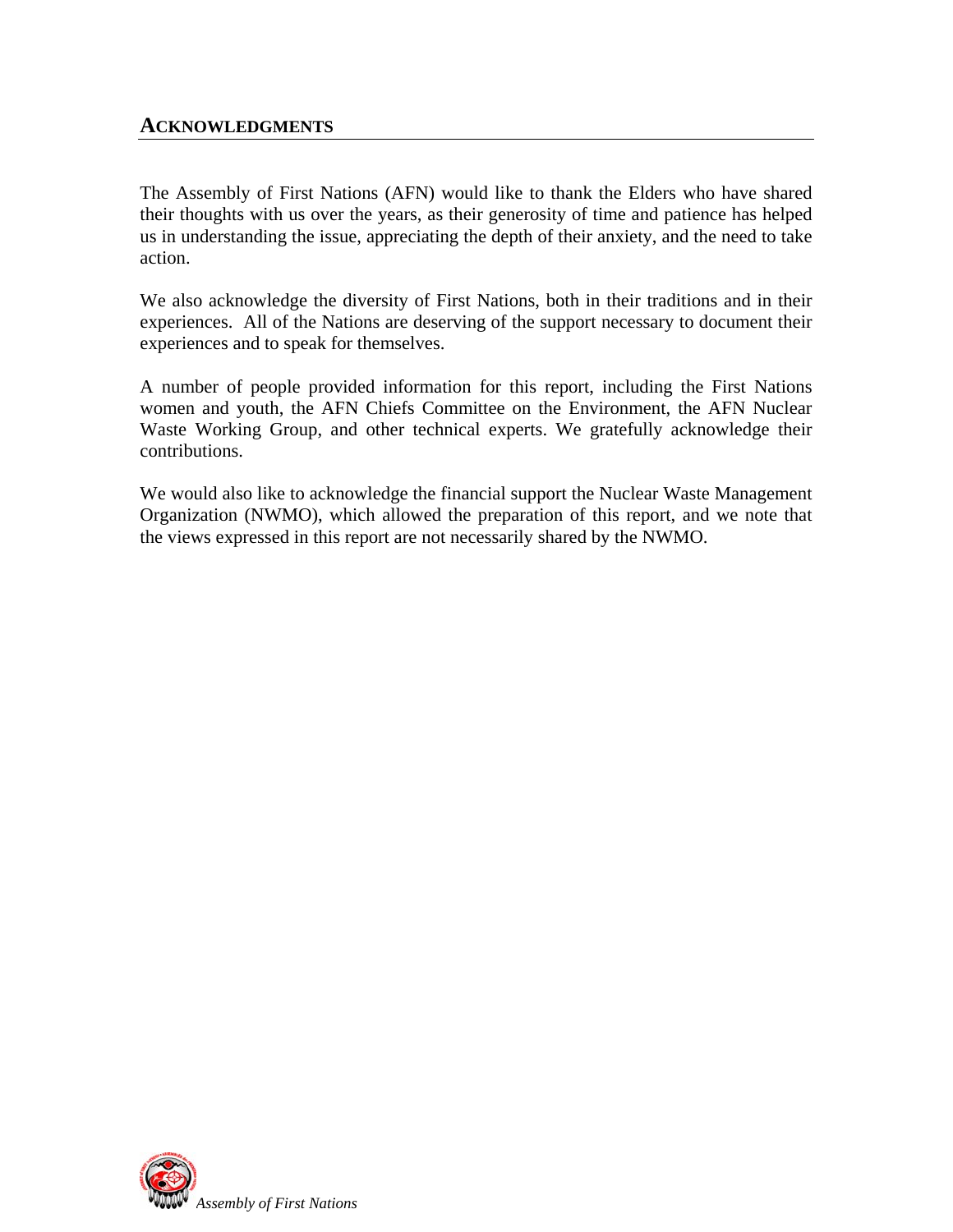## **1.0 INTRODUCTION**

The Assembly of First Nations (AFN) established a collaborative working relationship with the Nuclear Waste Management Organization (NWMO) in April 2004. The NWMO provided financial assistance to the AFN to facilitate a dialogue with First Nations on the long term management of nuclear fuel waste. The activities would not have been possible without the generous contribution that the NWMO as provided.

The AFN Nuclear Waste Dialogue was guided by a vision. The program's vision is the development of a sound nuclear waste management approach for present and future generations that respects and integrates First Nations' rights and values. This vision supported and helped to identify, and focus the program on, five central goals: 1) protect Mother Earth for future generations; 2) protect the long-term social, economic, legal and cultural interests of First Nations; 3) development of sustainable energy policies; 4) engaged and involved youth and elders, and; 5) support and strengthen First Nations' governance.

To create activities and procedures that reflect the program's goals, the AFN dialogue unit developed four program objectives, which include:

- 1. Raise awareness within First Nation communities about nuclear fuel waste management and the potential impacts on their communities;
- 2. Build First Nations' capacity to engage in discussions and decision making on the issue of nuclear fuel waste management;
- 3. Promote dialogue within First Nations and between First Nations and Natural Resources Canada (NRCAN) regarding the long-term management of nuclear fuel waste, and;
- 4. Facilitate First Nations' engagement on the issue of nuclear fuel waste management within the broader Canadian society.

This report summarizes the activities of the AFN during the NWMO funding period.

## **2.0 BACKGROUND**

#### **2.1 Assembly of First Nations**

The AFN is the national organization representing First Nations citizens in Canada. It is a non profit organization and is a delegated forum for effective collective and cooperative measures on matters which the First Nations delegate for review, study, response or action.

#### **2.2 AFN involvement with nuclear waste issue**

The AFN participated in the Seaborn Panel review of the AECL concept in the 1980s and 1990s and later made submissions to the Parliamentary Standing Committee on Aboriginal Affairs, Northern Development and Natural Resources and the Standing

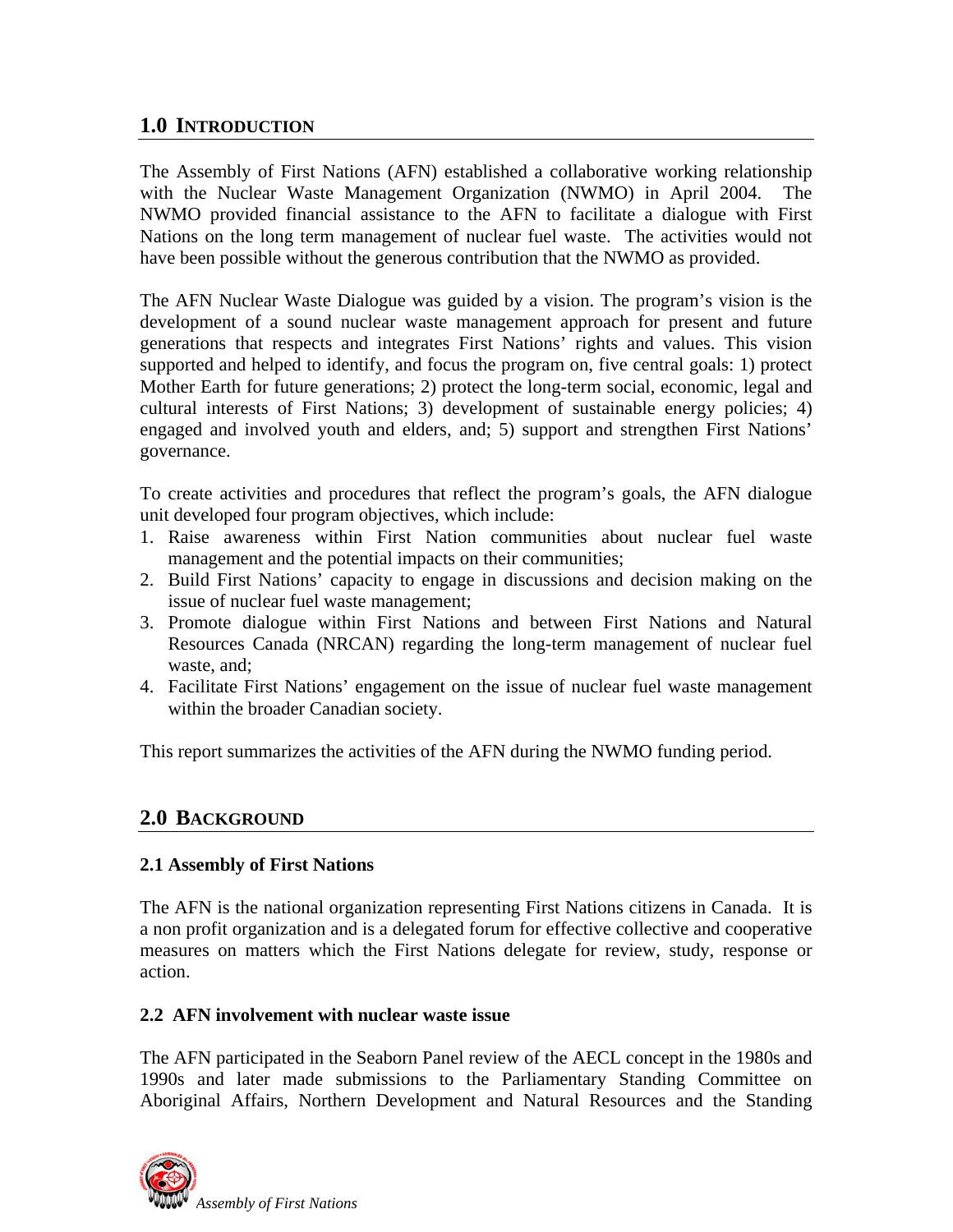Senate Committee on Energy, The Environment and Natural Resources in November 2001 and May 2002 respectively.

The AFN's involvement in the Nuclear Waste Dialogue process was supported through two (2) resolutions. Resolution #103/99-*First Nations Participation in Shaping the Preferred Approach to Long-term Nuclear Fuel Waste Management* (see Appendix 1 (a))and Resolution #51/2003-*Recognition of Nuclear Waste Management Organization Aboriginal and Treaty Right Obligations* (see Appendix 1 (b)).

#### **2.3 AFN relationship with NWMO**

In June 2004, funding arrangements were finalized between the NWMO and the AFN to enhance the dialogue process designed with funding from NRCan. As part of this agreement the AFN agreed to deliver a wide range of activities related to the implementation of a dialogue on nuclear fuel waste management.

# **3.0 ACTIVITIES 2004 -2005**

The activities and products carried out utilizing the funds from NWMO for the period June 2004 to November 30, 2005 were done by the AFN nuclear dialogue team.

Directed by the AFN Environmental Stewardship unit, the Nuclear Waste Dialogue team included:

- 1 Manager
- 4 Regional Coordinators
	- Quebec & Eastern Canada
	- Northern Ontario
	- Southern Ontario
	- Northern and Western Canada
- 1 Administrative Assistant

#### **3.1 Dialogues**

To meet the program objectives the dialogue process was conducted by the four Regional Dialogue Coordinators. They traveled extensively within their respective regions, meeting with First Nation communities and organizations to raise awareness, build capacity, promote communication and facilitate First Nations engagement. Activities included a power-point presentation outlining what nuclear waste is, where it is stored, why to be concerned, who is responsible for storage, the potential storage options, and regional issues (see Appendix 2). In addition, question and answer periods, and general discussion time were provided as part of the dialogue process. Information booths, with written material for distribution were utilized as an enhancement to the dialogue process. There have been 51 dialogues conducted with First Nations and 35 information booths at large First Nations gatherings and meetings.

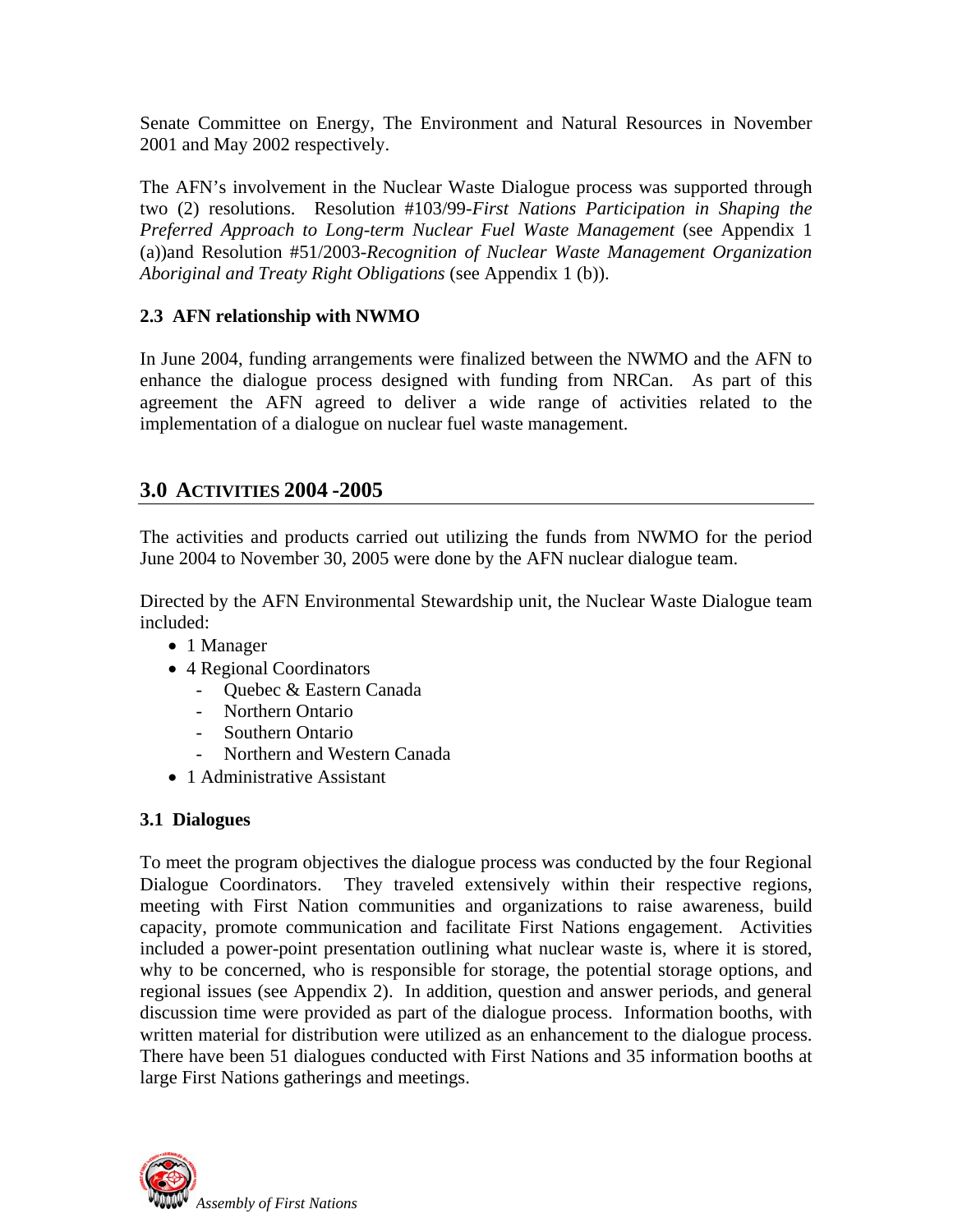The Regional Coordinators have found through the dialogue process that First Nations lack capacity and resources to participate and to be fully engaged on this critical issue. First Nations are faced with other pressing issues such as health, housing and governance issues that often took first priority. This often led to difficulties securing a meeting with First Nations communities. AFN has requested that the dialogue process continue at the regional and local levels. Resources and information gathered should be provided to First Nations' regional and local entities.

#### **3.2 Communication Products**

One of the first materials made in June 2004 to assist with creating awareness was a bumper sticker. The bumper sticker is available in both French and English languages (see Appendix 3).

The intent of this bumper sticker is to reinforce that this is First Nations land and that First Nations have a voice in the decisions that will impact their lands. This message is particularly salient when considering the potential risks associated with the management of used nuclear fuel. The overall image of the bumper sticker was kept very simple, to avoid detracting from the clear message that we wanted to send. The AFN logo is applied as a strong and recognizable image that represents the cultural and traditional heritage of First Nations in Canada. It encompasses the values and aspirations of all our citizens, be they women, men, youth or elders.

A First Nations video on nuclear fuel waste management was completed. This video provided a stimulating conversation piece for First Nations on nuclear fuel waste management. The video provides the viewer with basic information and a variety of contrasting view points to stimulate discussion. The video was translated into French, Plains Cree and Ojibwe languages. The English language associated with nuclear energy provided difficulty for translations into the Plains Cree and Ojibwe languages, as some of the terms are not known in the Aboriginal languages. The video was distributed widely by AFN Regional Nuclear Waste Dialogue Coordinators in DVD and VHS formats.

The remainder of communication products developed and available in English and French, included:

- Factsheets and other relevant information, also available in Cree and Ojibwe syllabics
- Pamphlet, outlining AFN program objectives and NWMO proposed options (see Appendix 4)
- t-shirts
- canvas bags
- Hackie sacks
- Magnets
- Bottled water, with bumper sticker as the label

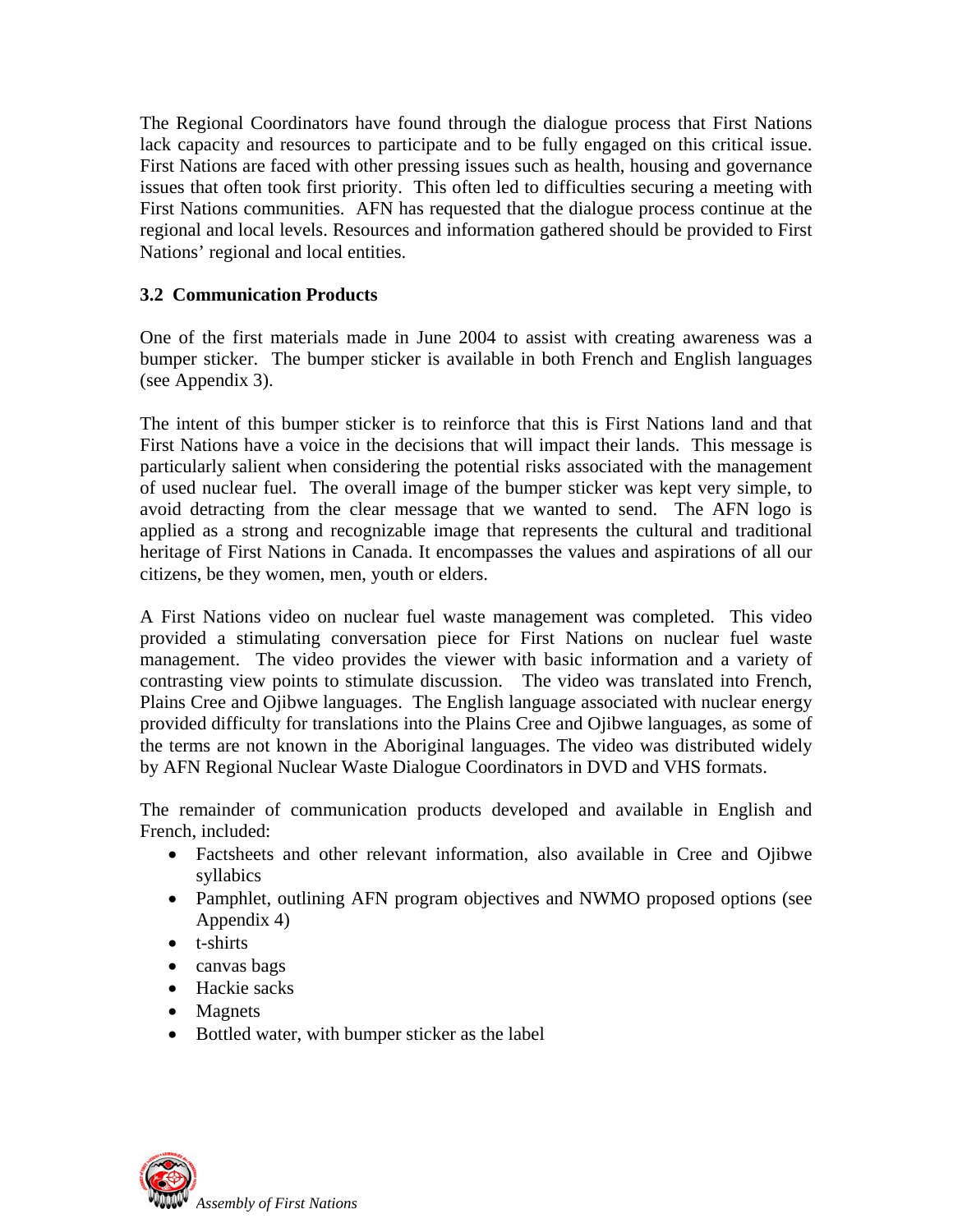#### **3.3 Program Activities**

The activities and products deliverables agreed upon with NWMO were:

- Three (3) Working Group written submissions;
- Two (2) Regional Chiefs Panel meetings;
- Background Paper;
- Four (4) Regional Fora reports
- One (1) Regional Forums Summary Report (summary of three (3) regional forums);
- A Preliminary Commentary on the NWMO's *Draft Study Report*;
- Dialogue and Enhancements;
- Promotion of Youth Involvement: FN Youth art contest:
- Final Recommendations; and
- Final Report.

#### **3.4 First Nations Nuclear Waste Working Group**

A working group was established to augment the activities of the AFN dialogue on nuclear fuel waste management. The purpose of this group was to provide support to First Nations communities, organizations and individuals in their evaluation of the activities being carried out by the NWMO. In addition, the working group assisted in addressing the concerns, interests and rights of First Nations in the NWMO process, by explicitly stating, explaining and documenting these concerns in their submitted reports and recommending ways in which the process could be improved. The objectives of the working group included:

- 1. Provide guidance on and suggestions to the AFN dialogue;
- 2. Critique the discussion documents released by the NWMO and submit a report of their conclusions; and
- 3. Communicate findings of the Working Group to First Nations, government, industry and the general public.

Membership of the working group was representative of regions currently or potentially affected by nuclear issues (e.g., mining, waste production and possible storage or disposal areas) and brought relevant experience and expertise to the group. Efforts have been made to ensure the following regions were represented: Northern Ontario, Southern Ontario, Northern and Western Canada, and Quebec and Eastern Canada. Funding was available for six individuals to participate in the working group.

#### *First Submission*

At the initial meeting on July 15, 2004 a small group of First Nations representatives met to review and comment on the NWMO's first two discussion documents: "Asking the Right Question?" and "Understanding the Choices". The main issues discussed were consultation versus dialogue, protection of Aboriginal & Treaty rights, imposed timelines set in the *Nuclear Fuel Waste Act* (see Appendix 5) and inadequate funding for First Nations communities to engage (see Appendix 6).

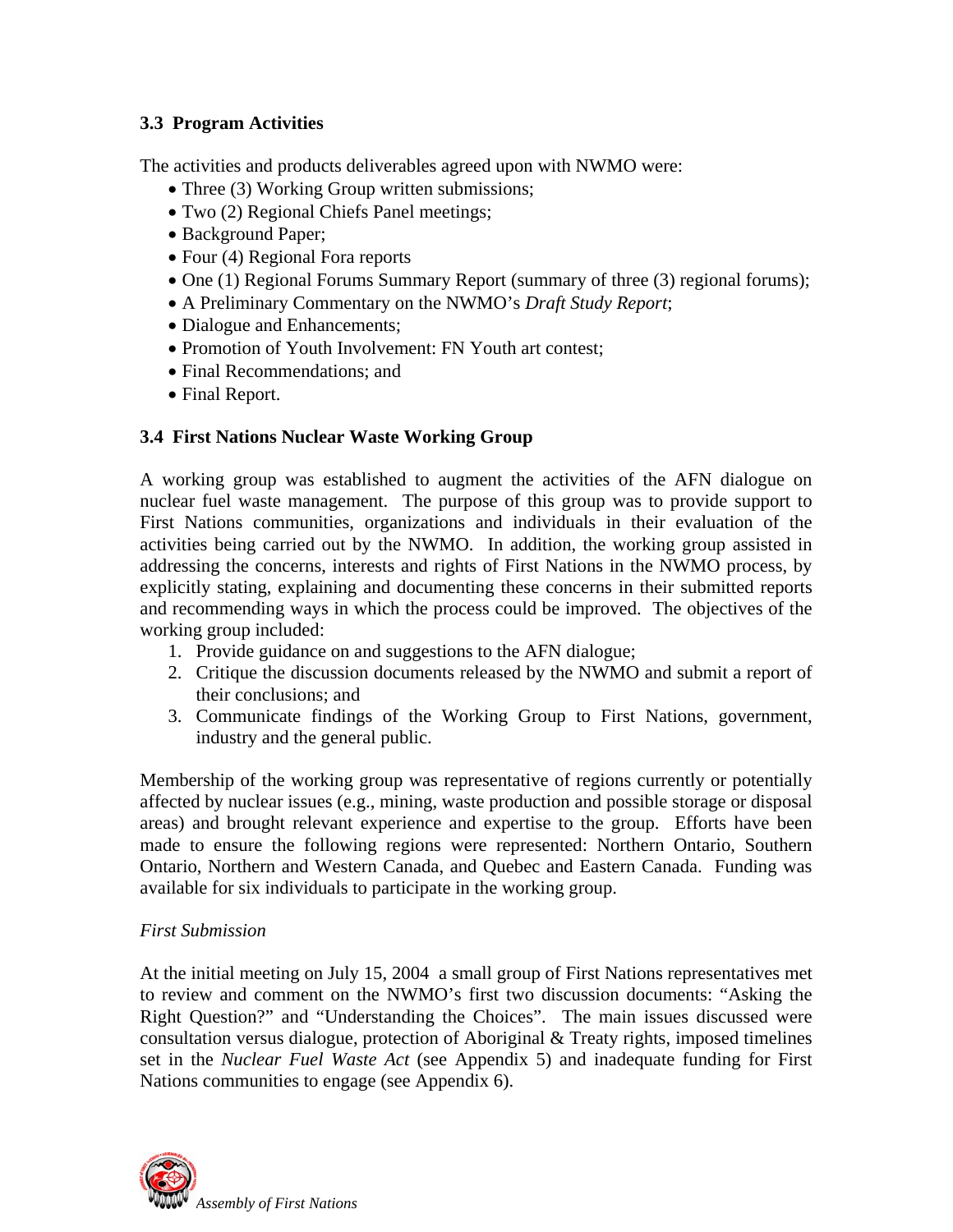#### *Second Submission*

The second Working Group meeting occurred on October 27, 2004 during which a series of recommendations with regard to the NWMO process were outlined. The working group requested that a response to each of the issues be provided to the AFN. (see Appendix 7).

#### *Third Submission*

The third meeting of the Working Group occurred on June 14, 2005 after the release of the NWMO's discussion document 3, "Choosing a Way Forward: Draft Study Report" on May 24, 2005. At this meeting, the Working Group members expressed their discomfort in providing detailed comments on the document. The late release of the Report condensed the dialogue process and provided little time for thorough consideration by First Nations. In conclusion, the Working Group members suggested the AFN should refrain from providing detailed comments on the report (see Appendix 8). Upon submission of this report, the NWMO responded in a letter to the AFN highlighting some of the contents in the working group report. The AFN has clarified the issues raised by NWMO in a response letter (see Appendices 9 (a), 9 (b)).

The Working Group has contributed greatly to the AFN dialogue, by providing detailed comments and recommendations on the NWMO process. In addition, Working Group reports provide First Nations with a useful reference tool for their own evaluation of the NWMO process, by highlighting specific issues and potential ways to address those issues. Reports from each working group meeting have been submitted to the NWMO and posted on their website.

#### **3.5 Preliminary Commentary Report**

Upon the release of discussion document #3, "Choosing a Way Forward: Draft Study Report", on May 24, 2005, the AFN provided a preliminary commentary to NWMO upon suggestions made by the AFN working group. In summary, there were six comments provided which include:

- extremely short timeline;
- insufficient time to receive feedback from 637 First Nation communities;
- minimal input;
- required full and effective consultations;
- capacity building to participate; and
- discomfort in providing detailed comments as a result of the above mentioned concerns .

#### **3.6 AFN Regional Chiefs Panel on Environment**

As part of the mandate of the AFN Environmental Stewardship unit, the AFN nuclear waste dialogue team must report to the Regional Chiefs Panel on Environment. The objective of the Chief's Panel on Environment is to listen to views, concerns, and

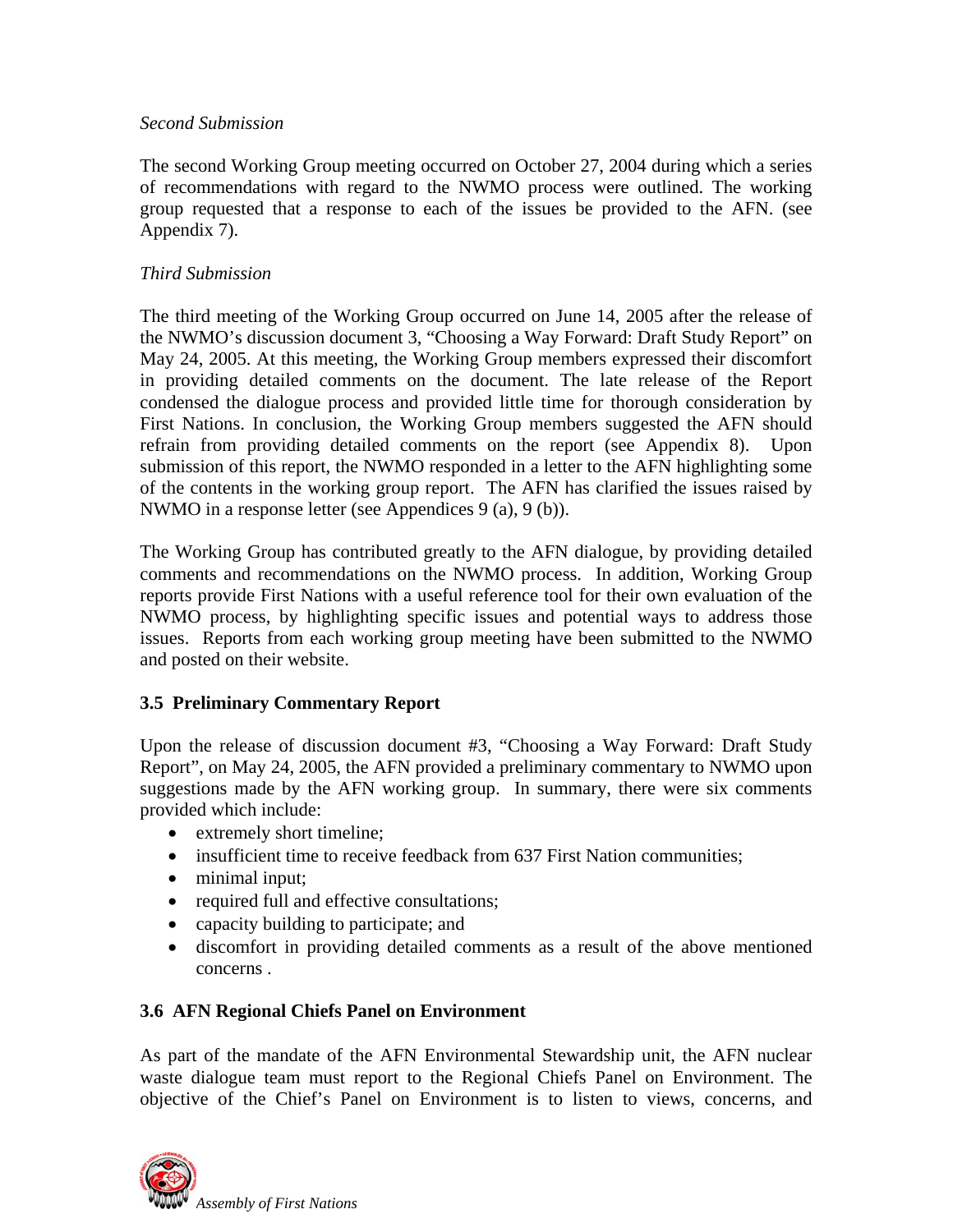proposed solutions from Panel members, and to give direction on how the Unit should move forward.

The goals of the Regional Chief's Panel on Environment are:

- to assist First Nation communities to identify and address environmental problems that may endanger the health and well being of their people and lands;
- to provide direction to the AFN Environmental Stewardship on important issues;
- to raise the profile of environmental issues in First Nations governance; and
- to provide direction on the development of annual environmental policy fora.

Membership in the Regional Chiefs Panel on the Environment consists of:

- Co-Chairs, two Regional Chiefs, one from the west and one from the east;
- One political and/or technical representative from each AFN region;
- Director, AFN Environment Secretariat,

All Elders and Chiefs who request to attend and participate at the panel meeting are welcome.

#### *First Meeting*

The first meeting of the Regional Chiefs Panel on Environment took place September 8- 9, 2004. This meeting brought together regional First Nations representatives who provided the AFN with valuable direction and regional perspectives on the nuclear dialogue. At the meeting the AFN Nuclear Waste Dialogue Program presented a summary of dialogue activities, gave an overview of the Nuclear Fuel Waste Act and provided a detailed outline of the management practices used for the dialogue. The NWMO Aboriginal Dialogue representative presented NWMO's purpose and objectives in carrying out a dialogue with the Aboriginal Peoples of Canada regarding the management of Canada's used nuclear fuel.

#### *Second Meeting*

The second meeting of the Regional Chiefs Panel on the Environment was held October 24-25, 2005. The meeting allowed for focused discussions based on the AFN Annual General Assembly Resolution #39/2005 and the final recommendations submitted to the NWMO. The NWMO Aboriginal Dialogue representative presented a summary of the NWMO Aboriginal dialogue.

## **3.7 Background Paper**

A background paper on environmental issues facing First Nations was researched and compiled. This document provides an important context for the nuclear waste issue for First Nations. First Nations are faced with a wide range of pressing environmental issues (e.g., climate change, contaminants in water and traditional foods, species at risk, etc) which can directly affect their lives. Characterizing the relative "importance" of nuclear waste management is an important step in the nuclear dialogue and will serve environmental strategies for First Nations. (see Appendix 10).

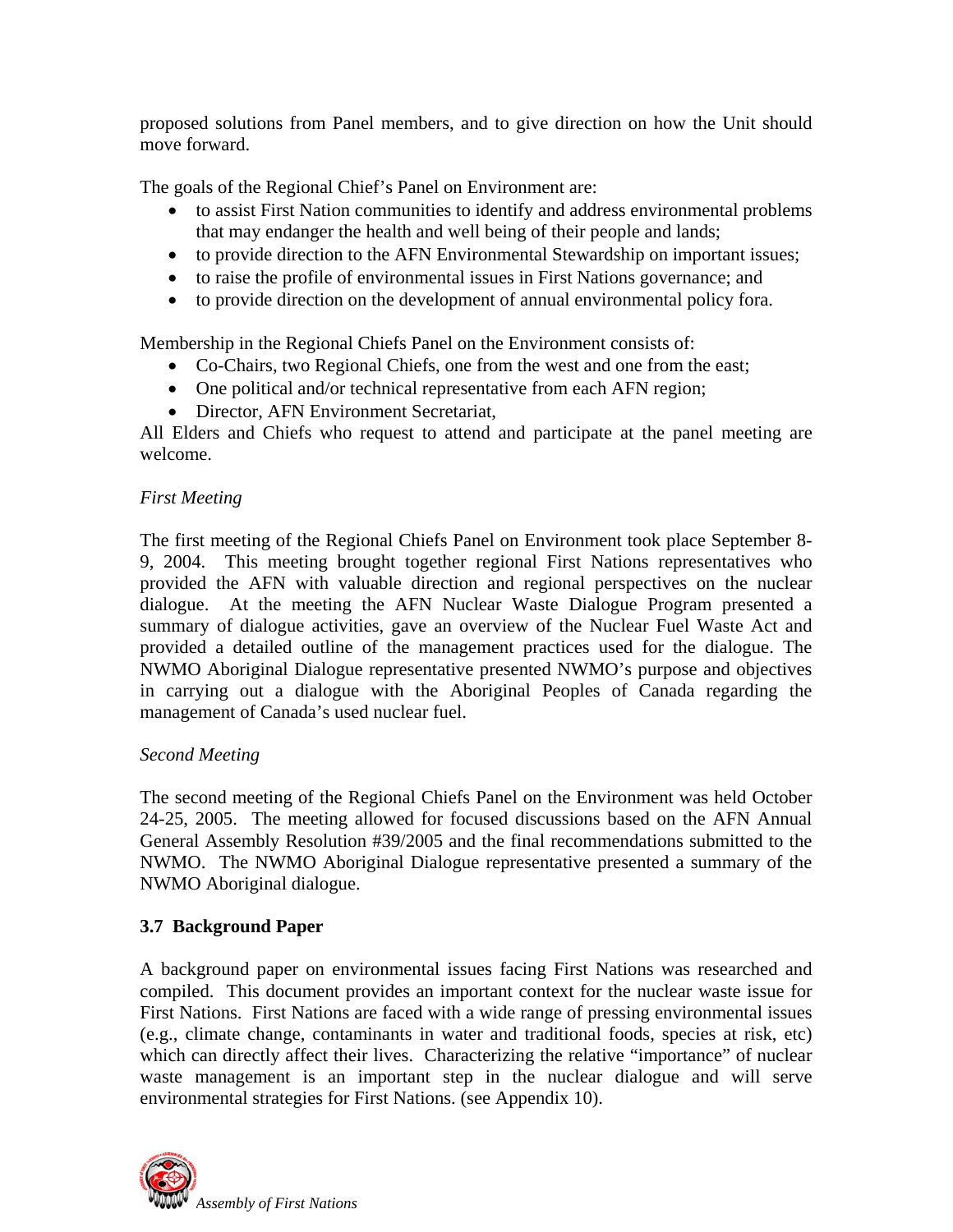#### **3.8 First Nations Youth Art Contest**

To promote the involvement of First Nations youth, and to allow for an artistic means of expression on the nuclear fuel waste debate, a First Nations Youth Art Contest was held. It was anticipated that this contest would stimulate significant discussion amongst youth, and between youth and their parents or teachers.

The contest notification was distributed at numerous First Nations gatherings, sent to First Nation schools and advertised in numerous First Nations newspapers, and posted in the AFN Echo, which is sent to all First Nations communities. The contest flyer was also available on the AFN website and had been distributed by Regional Coordinators during their travels and discussions with First Nations communities and organizations.

The contest closed on February 28, 2005 with over 70 entries. A panel of three judges with backgrounds in youth program delivery, art and nuclear issues was formed. The first, second and third place prize winners were decided by consensus (see Appendices 11 (a), 11 (b), and 11 (c)).

The artwork and description of each artwork is also available on the AFN website, www.afn.ca.

#### **3.9 Regional Fora**

Regional fora are a means to bring together regional representatives, community members, lands and resources technicians and other interested First Nations at the regional level to have a discussion about the long-term management of nuclear fuel waste. These fora were an important component of the AFN dialogue since they provided the resources for regional representatives to network with each other on this issue and raise regionally reflective concerns.

There were four Regional Fora on Nuclear Fuel Waste Management (see Appendices 12 (a), 12 (b), 12 (c), and 12 (d)) were held:

- Toronto, ON (November 18, 2004);
- Wauzhushk Onigum First Nation (November 23, 2004);
- Prince Albert, SK (November 30, 2004); and
- Ottawa, ON (July 26, 2005).

A summary report of the three regional fora held in 2004 was prepared and submitted to the NWMO on December 17, 2004 (see Appendix 13). The Quebec Regional Forum report, which consolidates the issues heard during the forum in Ottawa on July 26, 2005, was submitted to NWMO shortly thereafter.

#### **3.10 AFN Annual General Assembly**

On July 5, 2005, at the AFN's Annual General Assembly in Yellowknife, NWT, the AFN Nuclear Waste Dialogue Program made a presentation on key activities, the NWMO's

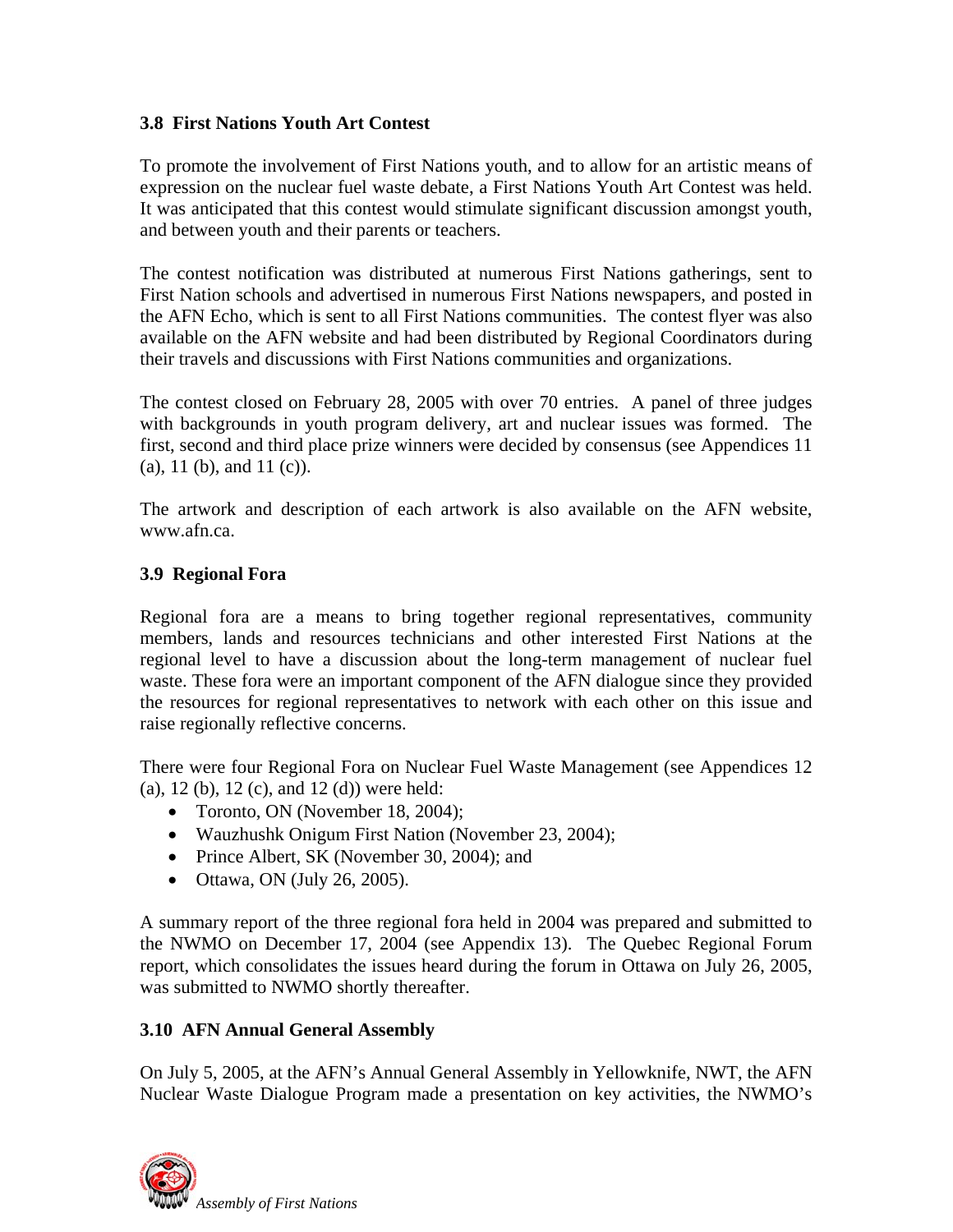recommended options for the disposal of Canada's nuclear fuel waste, and the concerns and outcomes of the dialogue process with the purpose of seeking direction from First Nations (see Appendix 14). The result of this meeting was the drafting and endorsement of AFN resolution #39/2005-*Nuclear Waste Management Organization Dialogue Process* adopted by consensus by the Chiefs in Assembly (see Appendix 15). The implementation of this resolution has resulted in a letter of recommendation to the Minister of NRCan urging that an extension of time for full and effective dialogue on the issue of the disposal of Canada's nuclear fuel waste be provided for First Nations (see Appendix 16).

#### **4.0 FINAL RECOMMENDATIONS**

The AFN has been advised by First Nations that they are not prepared to comment on the "Choosing a Way Forward: Draft Study Report" until they have had sufficient time to study and understand the issues. First Nations are not yet in a position to make a recommendation one way or the other regarding the options for nuclear waste management put forward by NWMO. First Nations have very strong opinions on the general issue of nuclear fuel waste management. Through hundreds of hours of dialogue, the comments have been compiled and recommendations have been extracted. The ten issues identified by First Nations to date include:

- Aboriginal & Treaty Rights;
- Fiduciary Responsibility;
- Consultation:
- Traditional Knowledge;
- Capacity;
- Energy policy;
- Low & Intermediate Waste;
- Importation of Waste;
- Emergency Response; and
- Timeline for consideration of options.

The AFN compiled these comments in a document "Final Recommendations to the Nuclear Waste Management Organization" that was submitted to NWMO in September 2005 (see Appendix 17).

# **5.0 CONCLUSION**

The activities described above have contributed to the AFN dialogue on nuclear fuel waste management. This has provided the initial steps to the engagement of First Nations on this issue. The reports that have been produced will serve to document many of the concerns that First Nations have with the current process being led by the NWMO. In addition, these reports will help First Nations with their own deliberations on the issue. The AFN has taken initial steps in raising awareness, building capacity, promoting